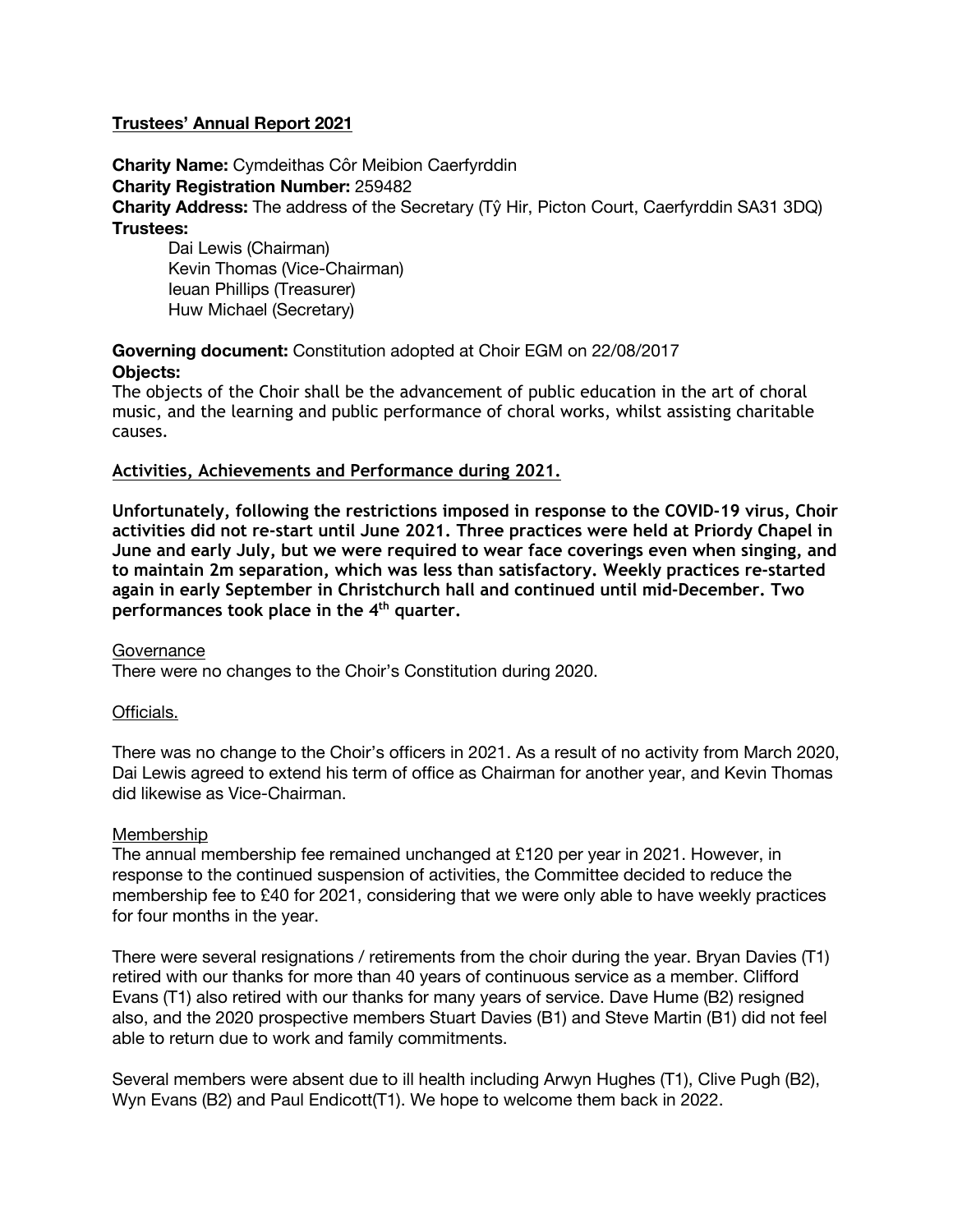We welcomed one prospective new member in November: Steve Robertson (B2).

The number of choir members at the end of 2021 stands at 30, including the prospective new member.

The reduction in members is a matter of concern to the Committee. Kevin Thomas, as Vice-Chairman, took the lead to develop a plan to attract new members, including, possibly, cooperating with other local choirs. Kevin appeared on Siân Cothi's radio programme on Radio Cymru to promote the choir.

# Attendance

Attendance at weekly rehearsals was disappointing. In June/ July, only 19,15,12 respectively attended the three rehearsals at Priordy chapel. Then, after the September re-start fewer than 20 were present in each rehearsal with an average of 16.

### **Concerts**

The choir took part in the Royal Naval Association's carol service in Christchurch on the 13<sup>th</sup> of December, performing 5 carols on stage as well as contributing to the singing of carols by the congregation.

### Other Performances

There were no other performances.

### **Weddings**

The choir sang at the wedding of Angharad Blight and Dafydd at Tŷ Horeb, Llandeilo on October 23rd. It was a very enjoyable afternoon with an appreciative audience, and tea and sandwiches were provided for the choir at the Cawdor Hotel afterwards.

Funerals None.

### **Charities**

The Committee agreed to suspend further charitable donations in 2021 but would consider further donations in 2022 taking account of the choir's continued healthy finances.

### Social Activities:

An enjoyable evening at the Quins Club followed the carol service at Christchurch on  $13<sup>th</sup>$ December. Refreshments were prepared for the choir members and we also enjoyed some impromptu singing in the bar.

### Ladies' Committee

The Choir thanks the Ladies' Committee for their continued support, especially for taking responsibility for receiving choir uniforms back from retiring members.

### Repertoire